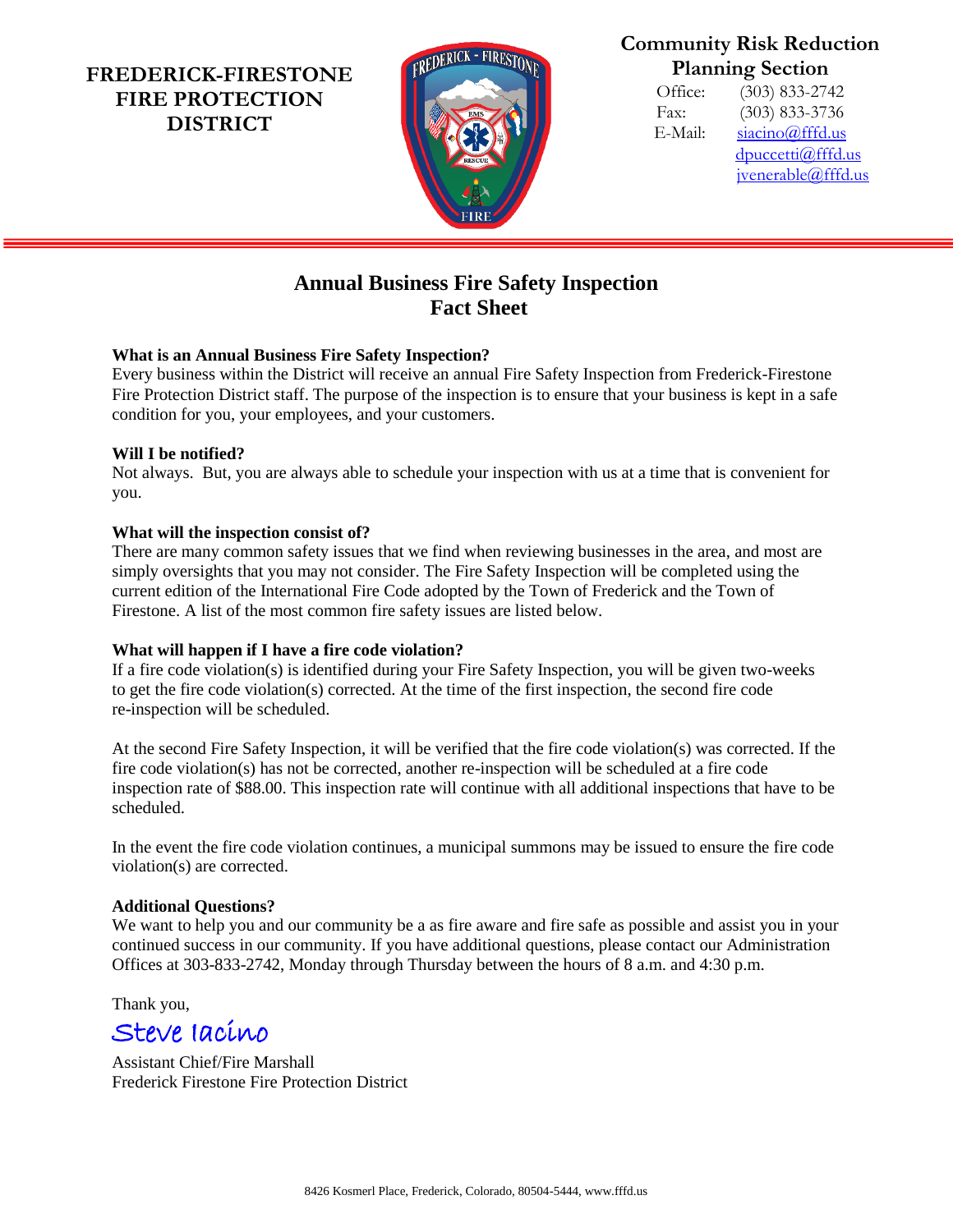Some common fire safety issues previously found in area businesses that you should check in your own business include:

| <b>Business Exterior</b>                                                   |                                                                                                                                                      |
|----------------------------------------------------------------------------|------------------------------------------------------------------------------------------------------------------------------------------------------|
|                                                                            | Fire hydrant(s) must have 36" of unobstructed clearance on all sides.<br>$\Box$                                                                      |
|                                                                            | The building/unit address must be clearly visible from the<br>$\Box$                                                                                 |
|                                                                            | street/nearest approach                                                                                                                              |
|                                                                            | The means of access to the property must be free of obstruction for<br>$\Box$<br>access by emergency vehicles                                        |
|                                                                            | An approved Knox Box must be provided on the exterior of the<br>$\Box$                                                                               |
|                                                                            | building and contain a labeled master key that will access exterior                                                                                  |
|                                                                            | doors of the entire building/unit.                                                                                                                   |
| Signage                                                                    |                                                                                                                                                      |
|                                                                            | The Occupancy Load for the business/area must be posted. If<br>$\Box$<br>required                                                                    |
| <b>Exits and Stairwells</b>                                                |                                                                                                                                                      |
|                                                                            | The minimum exit width is 36". Obstruction to exits shall not be<br>$\Box$                                                                           |
|                                                                            | placed in the required width and exits shall not be obstructed in any                                                                                |
|                                                                            | manner.                                                                                                                                              |
|                                                                            | Exit signs shall be internally or externally illuminated at all times.<br>$\Box$                                                                     |
|                                                                            | The means of egress, including the exit, shall be illuminated at all<br>$\Box$                                                                       |
| times that the building space is occupied<br>Electrical and gas appliances |                                                                                                                                                      |
|                                                                            | 36" of clear space must be maintained around all electrical panels,<br>$\Box$                                                                        |
|                                                                            | disconnects, and all gas appliances.                                                                                                                 |
|                                                                            | Improper use of extension cords - Extension cords cannot be used in<br>$\Box$                                                                        |
|                                                                            | place of permanent wiring. Only one UL listed 6' power strip is                                                                                      |
|                                                                            | allowed per electrical outlet.                                                                                                                       |
| Fire Extinguishers                                                         | All fire extinguishers must be properly stored and mounted between<br>$\Box$                                                                         |
|                                                                            | 3' to 5' from the floor.                                                                                                                             |
|                                                                            | All fire extinguishers must be properly inspected and properly tagged<br>$\Box$                                                                      |
|                                                                            | by a licensed inspector annually.                                                                                                                    |
|                                                                            | Kitchen hood fire suppression systems must be tested and inspected<br>$\Box$                                                                         |
|                                                                            | every six months.                                                                                                                                    |
|                                                                            | <b>NOTE:</b> If you or your staff is interested in fire extinguisher training<br>$\Box$                                                              |
|                                                                            | please visit our website at www.fffd.us. Go to the Community<br>Involvement Icon, select Education Programs, and select Fire                         |
|                                                                            | Extinguisher Training - Online.                                                                                                                      |
|                                                                            | For further information or questions that you or your staff have<br>$\Box$                                                                           |
|                                                                            | regarding fire extinguishers please feel free to ask the firefighters                                                                                |
|                                                                            | during your annual fire code inspection.                                                                                                             |
| Fire Alarm, Sprinkler & Standpipe Systems                                  |                                                                                                                                                      |
|                                                                            | Clear access to operation of all valves must be maintained<br>$\Box$                                                                                 |
|                                                                            | All sprinkler heads shall be free of paint<br>$\Box$                                                                                                 |
|                                                                            | Storage shall be 2 feet or more below the ceiling in non-sprinklered<br>$\Box$                                                                       |
|                                                                            | areas of buildings or a minimum of 18" below sprinkler head in                                                                                       |
|                                                                            | sprinkled areas of buildings.                                                                                                                        |
|                                                                            | Storage in open areas shall not exceed 20 feet in height.<br>u.                                                                                      |
|                                                                            | All fire alarm systems, fire sprinkler systems, backflow preventers<br>$\Box$<br>and other fire suppression systems must be inspected by a qualified |
|                                                                            | technician annually.                                                                                                                                 |
|                                                                            |                                                                                                                                                      |